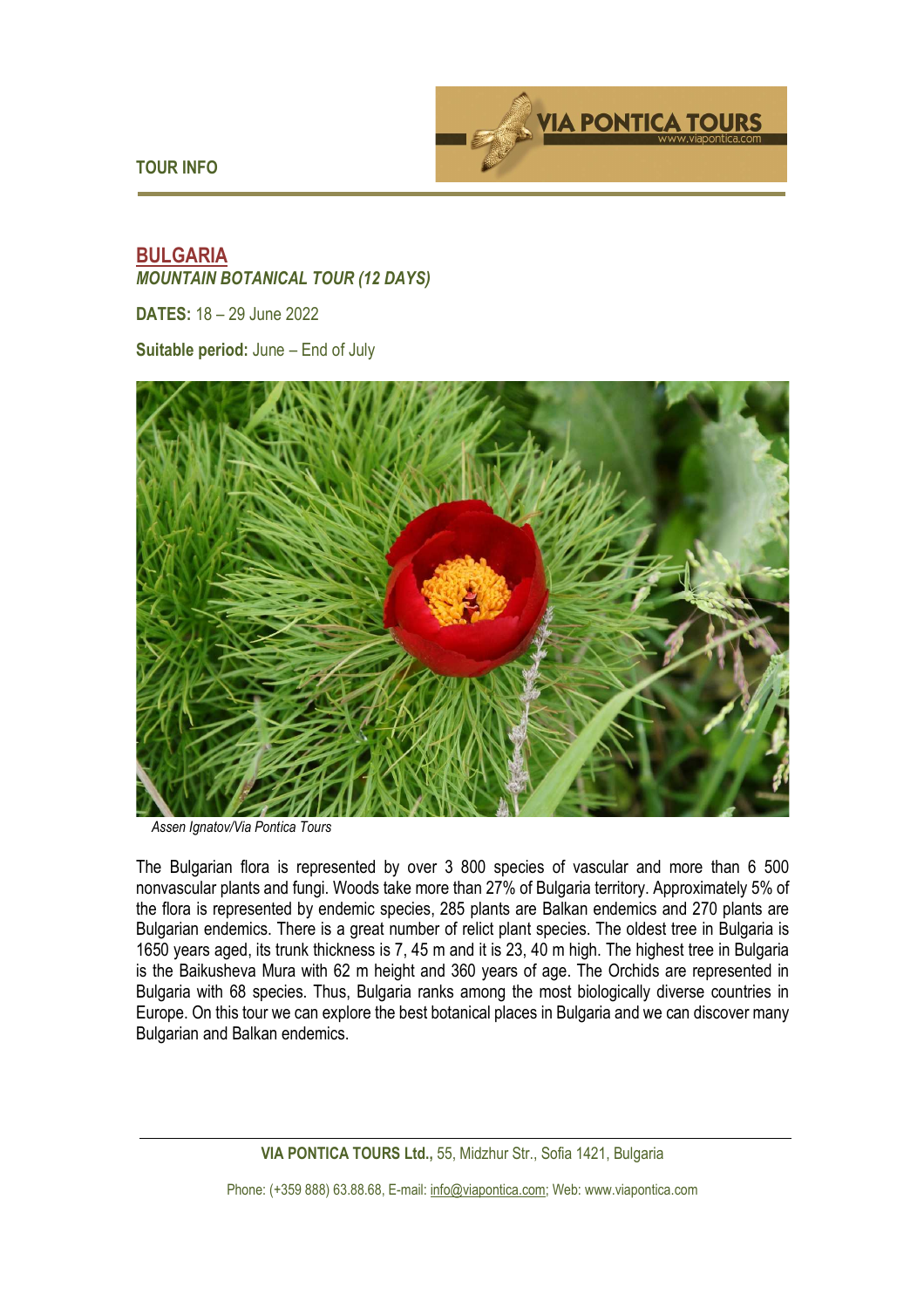### **Day by day itinerary**

#### **Day 1**

Arrival at the Sofia Airport and transfer to our hotel in the Mountain of Vitosha near to the town. We will spend two nights in our hotel. After accommodation we will explore the region around the hotel. Dinner and overnight.

#### **Day 2**

On this day we will visit the High-plateau on 2 000 – 2 100 m altitude. We will visit the natural reserve "Bistrishko Branishte" – light walking. Late in the afternoon we will return to the hotel. Dinner and overnight. Possible species for days 1 and 2:

*Picea abies, Pinus sylvestris, Pinus peuce, Juniperus sibirica, Salix waldsteiniana, Salix lapponum, Nardus stricta, Juncus trifidus, Eriophorum latifolium, Deschampsia caespitosa, Potentilla erecta, Potentilla ternata, Lathyrus alpestris, Geranium coeruleatum, Leontodon rilaensis, Arctostaphyllos uva-ursi, Hesperis dinarica, Traunsteinera globosa, Nigritella nigra, Dactylorhiza cordigera, Gentiana punctata, Gentiana lutea, Lilium jankae, Lilium martagon, Aquilegia aurea, Anemone narcissiflora, Trollius europaeus, Ranunculus platanifolius, Bruckenthalia spiculifolia, Silene roemerii, Geum coccineum, Geum montanum, Angelica pancicii, Luzula deflexa, Carex tricolor, Sesleria comosa, Festuca valida, Thalictrum aquilegifolium, Parnasia palustris, Epilobium alsinifolium ssp. parviflorum, Jasione bulgarica, Streptopus amplexifolius, Dianthus microlepis, Jovibarba heuffelii, Swertia perennis, Lonicera nigra, Pseudorchis albida, Valeriana tripteris, Saxifraga stellaris, Senecio pancicii.* 

# **Day 3**

On this day after breakfast we will make a short transfer to the South. We will explore the natural reserve of Ostritsa at Golo Bardo Mt. At this place we expect to discover some of these species:

*Tulipa urumofii, Edraianthus serbicus, Verbascum urumoffii, Anthyllis aurea, Iris reichenbachii, Onosma taurica, Astragalus wilmottianus, Astragalus angustifolius, Artemisia alba, Artemisia pontica, Fraxinus ornus, Sorbus austriaca, Anemone sylvestris, Viburnum lantana, Cotinus cogyggria, Daphne cneorum, Syringa vulgaris, Fritillaria orientalis, Genista sessilifolia ssp. trifoliata, Astragalus monpessulanus, Teucrium pollium, Carlina acanthifolia, Trinia glauca, Laserpitium siler, Dictamnus albus;* 

After lunch we will have a transfer to the Mountain of Osogovo. Accommodation in a hotel.

# **Day 4**

On this day we will explore the rich flora of the subalpine belt of Osogovo Mt (medium difficulty walking). We expect to observe some of these species:

*Achillea lingulata, Achillea chrysocoma, Silene asterias, Silene velenovskyana, Sesleria comosa, Arctostaphylos uva-ursi, Cicerbita alpina, Matricaria caucasica, Dianthus microlepis, Genista depressa, Gentianella bulgarica, Acinos alpinus, Viola gracilis, Anthenaria dioica, Chamaecytisus absinthioides, Armeria rumelica, Knautia midzorensis, Knautia dinarica ,Pinguicula balcanica, Digitalis viridiflora, Campanula moesiaca, Sibbaldia parviflora, Senecio subalpinus, Pastinaca hirsuta, Cirsium appendiculatum, Plantago atrata, Festuca rubra, Festuca valida, Gymnadenia*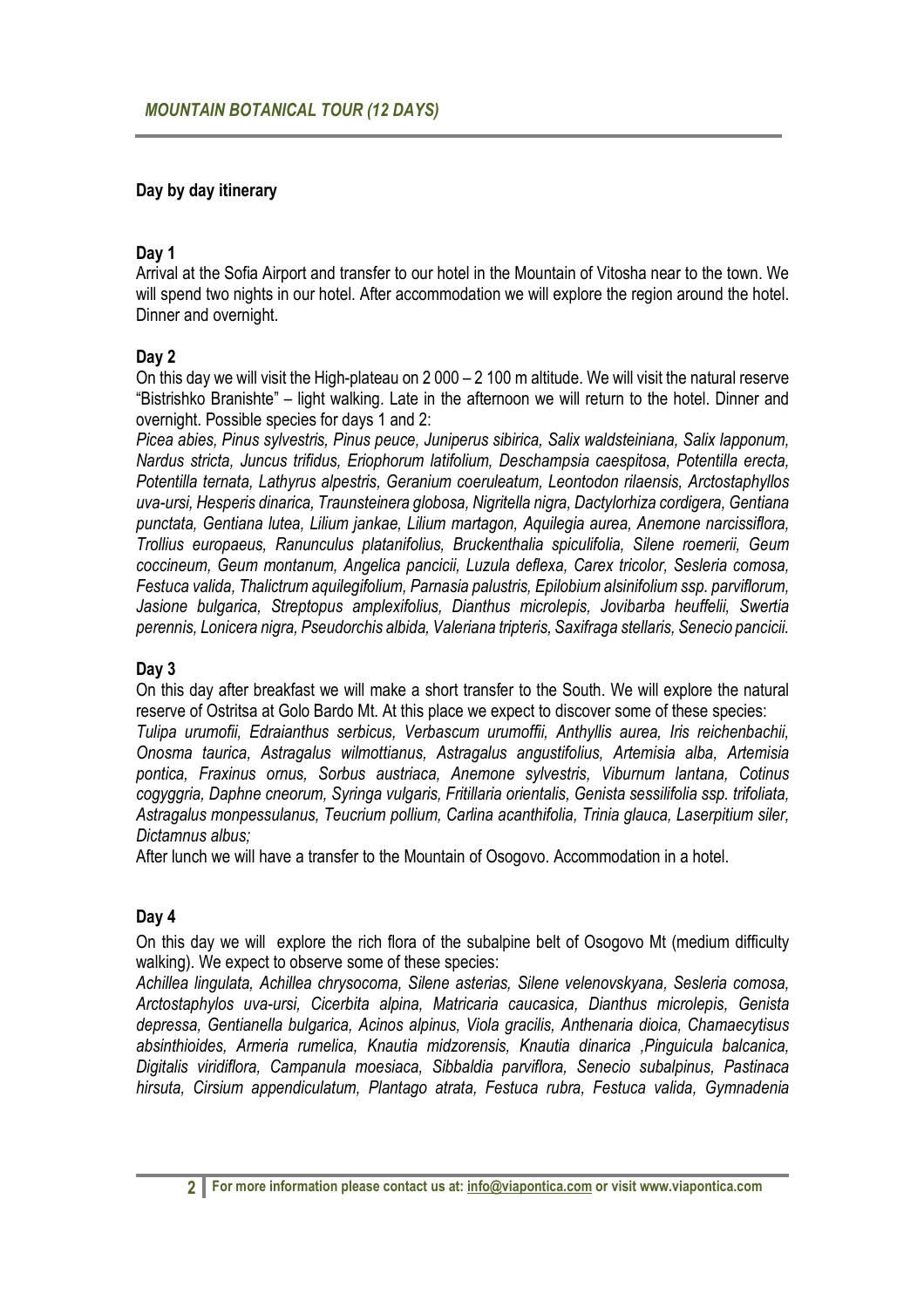*conopsea, Dactylorhiza cordigera, Jovibarba heuffelii and other interesting rare and endemic species.* 

Dinner and overnight.

# **Day 5**

After breakfast we will make a transfer to Rila Mt, where we are going to visit the famous Rila monastery and to have a plant watching in its vicinities. Some interesting species, which we might see there are:

*Sempervivum erythraeum, Chamaecytisus absinthioides, Gentiana lutea, Verbascum jankaeanum, Lilium jankae, Viola orbelica, Achillea distans, Silene velenovskyana, Silene lerchenfeldiana, Silene waldstainiana, Symphyandra wanneri etc.;* 

In the afternoon we will make a transfer to the picturesque town of Bansko in Pirin Mt.

# **Day 6**

On this day we will visit the region of the highest peak in Pirin Mt – Vihren, famous with its great variety of rare plants and local endemics. We expect to discover:

*Pinus heldreichii, Pinus nigra, Pinus peuce, Pinus mugo, Brassica jordanovii, Papver degenii, Daphne oleoides, Daphne cneorum, Dryas octopetala, Empetrum nigrium, Centaurea achtarovii, Oxytropis urumovii, Oxytropis campestris, Verbascum davidovii, Festuca pirinica, Festuca pirinensis, Cryptogramma crispa, Linum alpinum ssp. pirinicum, Carex pirinensis, Poa pirinica, Erigeron vichrensis, Rhinanthus javorkae, Aubrieta columnae ssp. pirinica, Aquilegia aurea, Allysum cuneifolium ssp. pirinicum, Saxifraga discolor, Saxifraga sprunerii, Saxifraga stribrnyi, Saxifraga ferdinandi-coburgii, Onobrychis pindicola, Anthyllis vulneraria ssp. vitellina, Viola orbelica, Viola orphanidis, Primula halleri, Veronica kellererii, Bartsia alpina, Centaurea mannagettae ssp. pirinica, Chondrilla urumoffii, Dianthus microlepis, Anemone narcissiflora, Arabis ferdinandi-coburgii, Aubrieta gracilis, Salix reticulata, Salix herbacea, Thymus perinicus;* 

On this day walking will be however difficult, and an option is available for those who don't want to climb the Vihren peak. They might spend the time watching plants in the vicinity of the chalet of Vihren.

# **Day 7**

On this day we will spend another day to get familiar with the endemic flora of Pirin Mt. We will reach the chalet of Yavorov by cars and will hav not a difficult walking in the vicinity. Then we will go back by walking or by cars. We expect to see some of the plants we have already seen the day before, but some other will be added to our checklist, e.g. *Centaurea mannagetae, Kernera saxatilis, Campanula jordanovii, Potentilla regis-borisii;*

Return to the hotel. Diner and overnight.

#### **Day 8**

On this day we will continue our trip to the Mountain of Rila – we are going to have an acceptable transfer to Yakorudski ezera lakes above the village of Yakoruda, where we expect to see some interesting flowers, e.g. *Primula deorum, Viola dacica, Senecio pancicii, Pseudorchis albida, Pseudorchis frivaldii, Geum bulgaricum, Gentiana pyrenaica, Swertia perennis* and others. Late in the afternoon we will return to our hotel.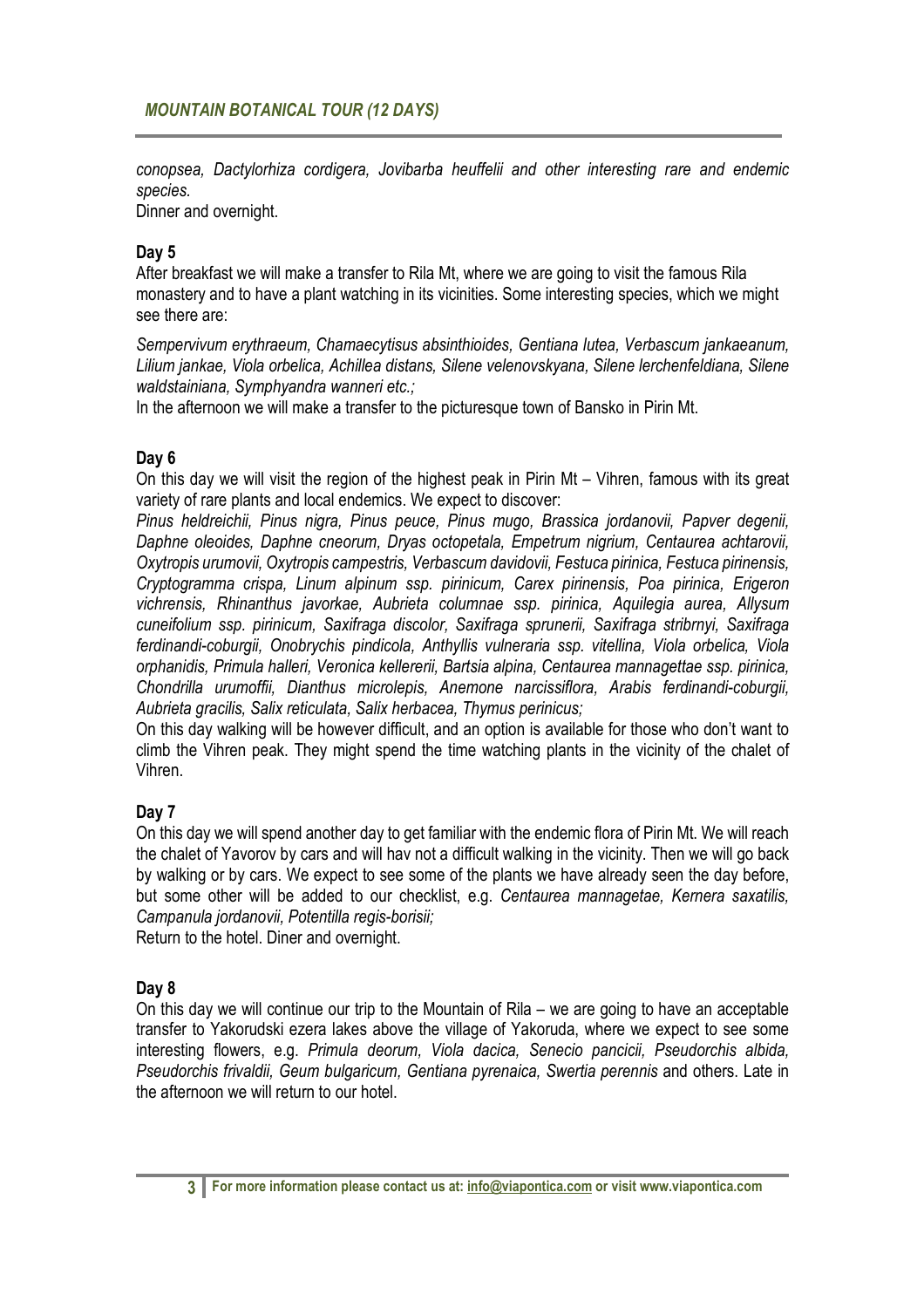#### **Day 9**

On this day we are going to have a transfer to Devin/Trigrad, en-route visiting the famous botanical place of Beglika in the Western Rhodopes. There we expect to see some rare plants and endemics, such as *Galium boreale, Geum rhodopaeum, Potentilla palustris, Sedum kostovii, Viola rhodopeia, Veronica rhodopeia, Linum capitatum, Armeria rumelica, Astragalus alopecurus* and other interesting plants.

In the afternoon – transfer and accommodation in the hotel.

#### **Day 10**

This day we will devote to explore the very rich and interesting flora of the famous Trigrad Gorge, where exists an interesting mixture of both subalpine, endemic and mediterranean plants, incl. a great number of local endemics. Some of the plants that we expect to see there are:

*Arenaria rhodopea, Allysoides bulgarica, Sedum kostovii, Saxifraga stribrnyi, Saxifraga sempervivum, Iris reichenbachii, Sideritis scardica, Lathrea rhodopea, Haberlea rhodopensis, Morina persica, Trachelium rumelianum, Marubium friwaldskyanum, Scabiosa rhodopensis, Chondrilla urumofiii, Secale rhodopaeum, Onosma rhodopaea, Ostrya carpinifolia, Abies regis-borisii, Astragalus angustifolius, Astagalus monspessulanus, Micromeria dalmatica ssp. bulgarica, Aquilegia nigricans, Achillea ageratifolia, Petkovia orphanidea;*  Option – visit to the Devil's throath cave.

#### **Day 11**

On this day we are going to visit the village of Shiroka luka.

We expect to see there some of these species:

*Gymnadenia conopsea, Orchis morio, Orchis tridentata, Orchis pallens, Dactylorhiza cordigera, Viola ganiatsasii, Geum coccineum, Geum rivale, Potentilla palustris;* 

In the afternoon we will make a transfer to the town of Assenovgrad, en route visiting the famous Bachkovo monastery and Assenova krepost fortress. We may see some of the following plants: *Epipactis microphylla, Orchis tridentata, Orchis purpurea, Ophrys cornuta, Salvia sclarea, Bituminaria bituminosa, Verbascum decorum, Genista rumelica, Achillea clypeolata, Achillea coarctata, Achillea depressa, Celsia orientalis, Celsia bugulifolia, Galium rhodopeum and others*. The hills near Assenova krepost are the place where the late prof. Velenovsky has found many endemic species, which he described for the first time.

# **Day 12**

Early in the morning we will continue our trip to the town of Sofia. Depending on your departure flight we might have some free time in Sofia.

#### **More reading:**

Guides to the Bulgarian flora are available only in Bulgarian, but the reader might refer to the following book:

Polunin, O. 1980. Flowers of Greece and the Balkans. Oxford University Press. (any edition of this book is suitable).

Experienced readers may also refer to Flora Europaea, but carefully, since it does not cover all the endemic species of the Balkans.